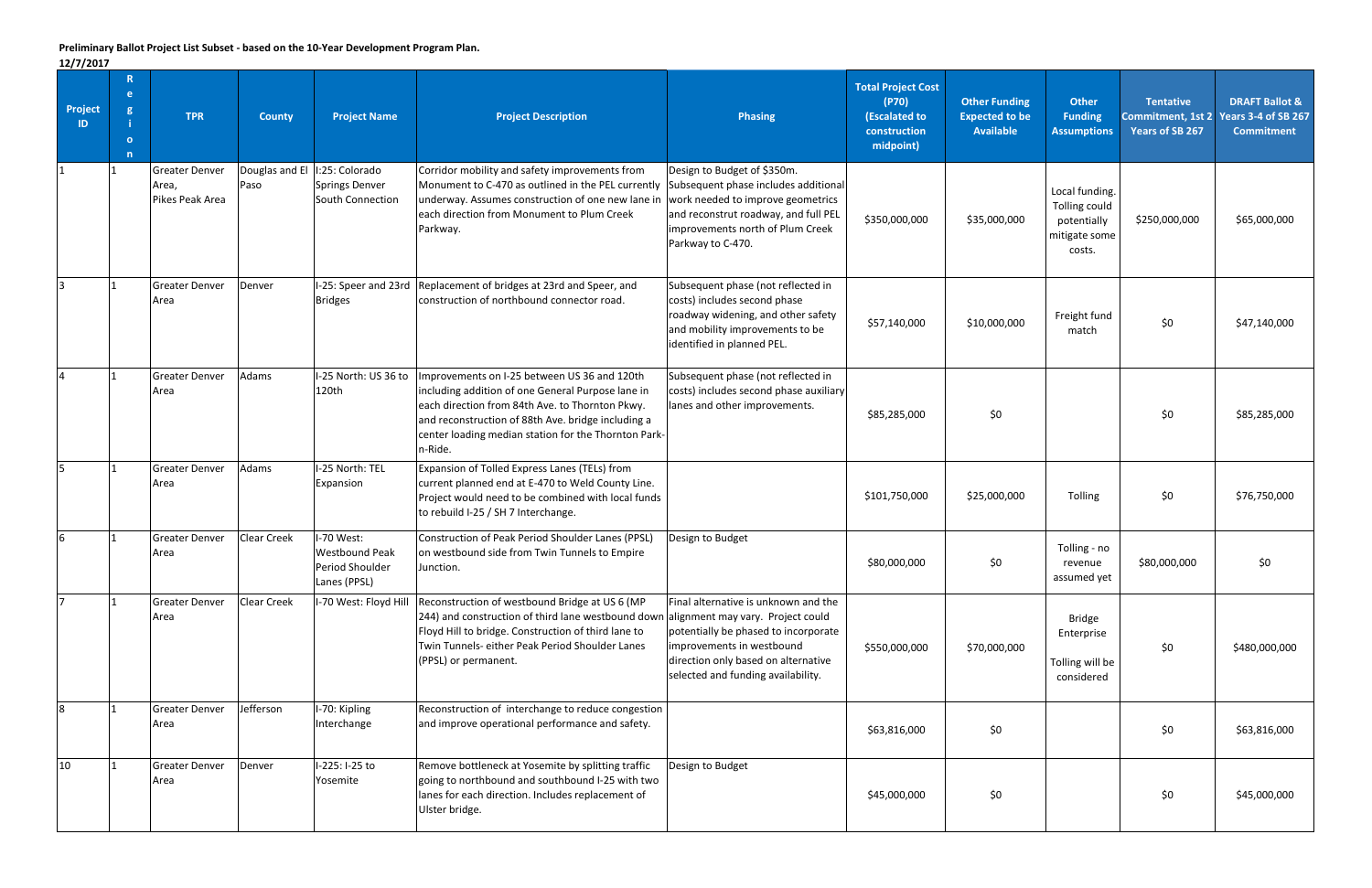| Project<br>ID. | R<br>e.<br>g<br>$\overline{\mathbf{o}}$<br>$\mathsf{n}$ | <b>TPR</b>                    | <b>County</b>              | <b>Project Name</b>                                  | <b>Project Description</b>                                                                                                                                                                                                                                                             | <b>Phasing</b>                                                                                                                                                                                                  | <b>Total Project Cost</b><br>(P70)<br>(Escalated to<br>construction<br>midpoint) | <b>Other Funding</b><br><b>Expected to be</b><br><b>Available</b> | <b>Other</b><br><b>Funding</b><br><b>Assumptions</b> | <b>Tentative</b><br>Years of SB 267 | <b>DRAFT Ballot &amp;</b><br>Commitment, 1st 2 Years 3-4 of SB 267<br><b>Commitment</b> |
|----------------|---------------------------------------------------------|-------------------------------|----------------------------|------------------------------------------------------|----------------------------------------------------------------------------------------------------------------------------------------------------------------------------------------------------------------------------------------------------------------------------------------|-----------------------------------------------------------------------------------------------------------------------------------------------------------------------------------------------------------------|----------------------------------------------------------------------------------|-------------------------------------------------------------------|------------------------------------------------------|-------------------------------------|-----------------------------------------------------------------------------------------|
| 11             |                                                         | <b>Greater Denver</b><br>Area | Adams                      | I-270: Widening<br>from I-76 to I-70                 | Reconstruction to improve capacity, safety, and<br>economic competitiveness. Capacity improvements,<br>replacement of bridges, and reconstruction of<br>concrete pavement.                                                                                                             |                                                                                                                                                                                                                 | \$398,774,000                                                                    | \$200,000,000                                                     | Tolling &<br>Potential Local<br>Match                | \$0\$                               | \$198,774,000                                                                           |
| 13             |                                                         | <b>Greater Denver</b><br>Area | lefferson                  | US 6: Wadsworth<br>Interchange                       | Reconstruction of the interchange at US 6 and<br>Wadsworth.                                                                                                                                                                                                                            |                                                                                                                                                                                                                 | \$68,151,000                                                                     | \$0                                                               |                                                      | \$0\$                               | \$68,151,000                                                                            |
| 14             |                                                         | <b>Greater Denver</b><br>Area | Douglas                    | US 85: Sedalia to<br><b>Meadows Widening</b>         | Reconstruction of two lane roadway to four lanes<br>with a divided median and acceleration/<br>deceleration lanes. Includes a 10 foot trail.                                                                                                                                           | Project could be divided into phases:<br>US 85 Sedalia to Daniels Park; US 85<br>Castlegate to Meadows                                                                                                          | \$68,696,000                                                                     | \$0                                                               |                                                      | \$0                                 | \$68,696,000                                                                            |
| 15             |                                                         | <b>Greater Denver</b><br>Area | Adams                      | US 85/Vasquez: I-<br>270 to 62nd Ave.<br>Interchange | Reconstruction of the interchange at I-270 and<br>intersection at 60th Ave. to improve the safety and<br>capacity by making the geometric configuration<br>more intuitive for drivers, adding grade separation,<br>and improving access points based on a PEL study<br>recommendation. | Phasing and early implementation<br>alternatives are being investigated as<br>part of the PEL.                                                                                                                  | \$93,313,000                                                                     | \$0                                                               |                                                      | \$0                                 | \$93,313,000                                                                            |
| 16             |                                                         | <b>Greater Denver</b><br>Area | Jefferson                  | US 285: Richmond<br>Hill to Shaffer's<br>Crossing    | Widening of roadway to four lanes with median and<br>construction of grade separated interchange at<br>King's Valley.                                                                                                                                                                  | Additional phases will remain.                                                                                                                                                                                  | \$70,576,000                                                                     | \$0                                                               |                                                      | \$0                                 | \$70,576,000                                                                            |
| 122            |                                                         | <b>Greater Denver</b><br>Area | Adams                      | US 85: 120th Grade<br>Separation                     | Construction of a grade separated interchange at<br>120th & US 85. The project will also grade separate<br>120th at the UPRR Crossing just east of US 85.                                                                                                                              |                                                                                                                                                                                                                 | \$76,234,000                                                                     | \$17,000,000                                                      | Local match                                          | \$0                                 | \$59,234,000                                                                            |
| 143            |                                                         | Greater Denver                | Boulder, Weld SH7 Corridor | Improvements                                         | Operational and safety improvements from SH 7 PEL Design to Budget<br>from Boulder to Brighton.                                                                                                                                                                                        |                                                                                                                                                                                                                 | \$40,000,000                                                                     | \$0                                                               |                                                      | \$0                                 | \$40,000,000                                                                            |
| 148            |                                                         | <b>Greater Denver</b><br>Area | Denver                     | Phase 3.0                                            | I-25: Valley Highway   Widening of I-25 from Alameda to 6th Ave.                                                                                                                                                                                                                       |                                                                                                                                                                                                                 | \$134,062,000                                                                    | \$0\$                                                             | Tolling will be<br>considered                        | \$0                                 | \$134,062,000                                                                           |
| 149            |                                                         | <b>Greater Denver</b><br>Area | Denver                     | C-470: 285 and<br>Morrison Road                      | Reconstruction of the 285 and Morrison Road<br><b>Interchange Complex</b>                                                                                                                                                                                                              | EA and 30% design will be kicking off<br>this winter (2017-2018). Presuming a<br>3 year EA, and DB procurement, the<br>funds could be committed by January<br>2021, and construction commenced<br>by July 2022. | \$136,687,000                                                                    | \$0                                                               |                                                      | \$0                                 | \$136,687,000                                                                           |
| <b>TBD</b>     |                                                         | <b>Greater Denver</b><br>Area | Arapahoe                   | I-25/Bellview                                        | Interchange Improvements                                                                                                                                                                                                                                                               |                                                                                                                                                                                                                 | \$127,054,000                                                                    | \$0                                                               |                                                      | \$0                                 | \$127,054,000                                                                           |
| <b>TBD</b>     |                                                         | <b>Greater Denver</b><br>Area | Arapahoe                   | SH 30                                                | Specific improvements to be determined                                                                                                                                                                                                                                                 |                                                                                                                                                                                                                 | \$22,051,000                                                                     | \$0                                                               |                                                      |                                     | \$22,051,000                                                                            |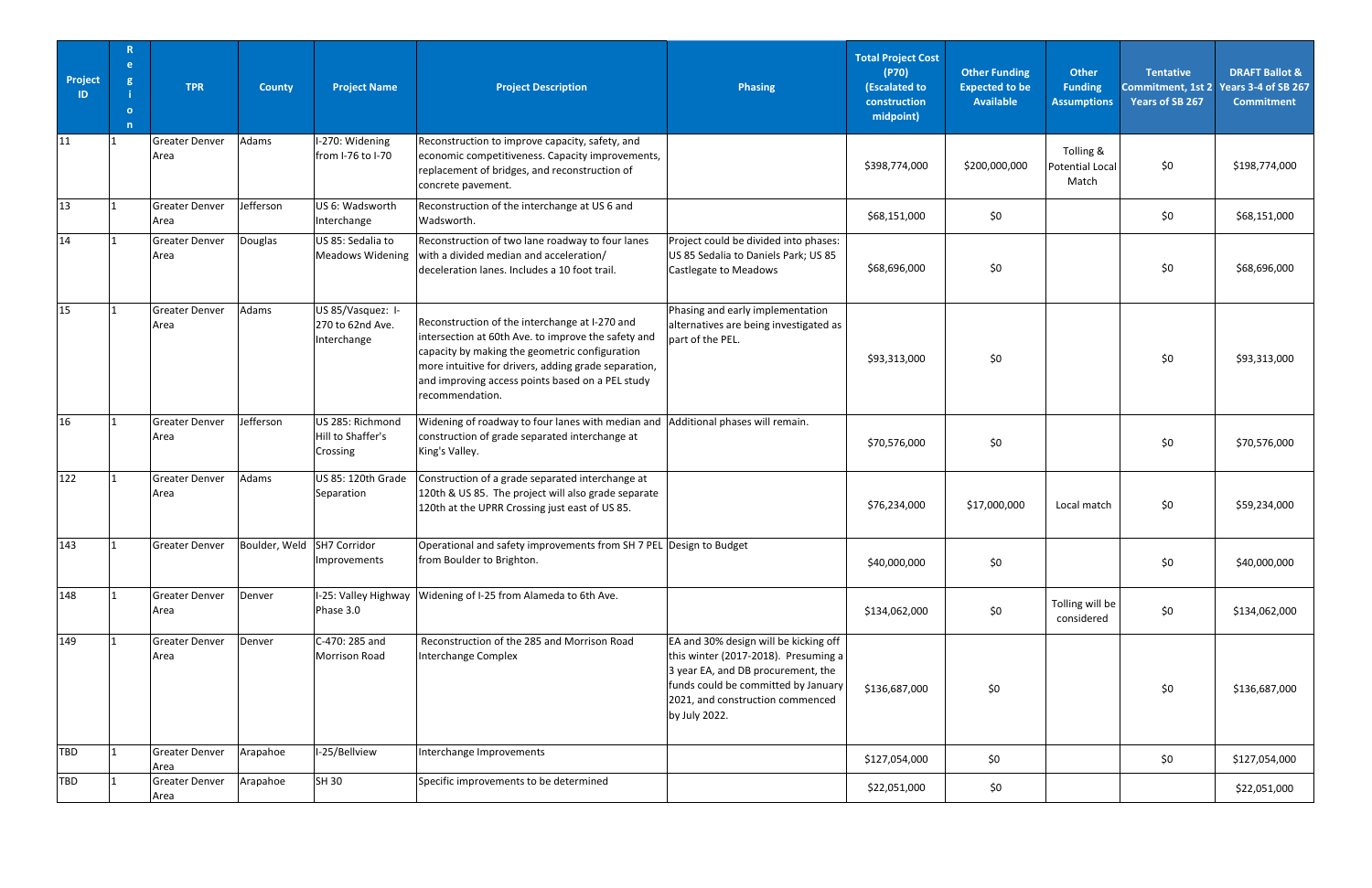| Project<br>ID. | R<br>e.<br>g<br>$\bullet$<br>n | <b>TPR</b>                                 | <b>County</b>            | <b>Project Name</b>                                                            | <b>Project Description</b>                                                                                                                                                                                                                                                                            | <b>Phasing</b>                                                             | <b>Total Project Cost</b><br>(P70)<br>(Escalated to<br>construction<br>midpoint) | <b>Other Funding</b><br><b>Expected to be</b><br><b>Available</b> | <b>Other</b><br><b>Funding</b><br><b>Assumptions</b> | <b>Tentative</b><br>Years of SB 267 | <b>DRAFT Ballot &amp;</b><br>Commitment, 1st 2 Years 3-4 of SB 267<br><b>Commitment</b> |
|----------------|--------------------------------|--------------------------------------------|--------------------------|--------------------------------------------------------------------------------|-------------------------------------------------------------------------------------------------------------------------------------------------------------------------------------------------------------------------------------------------------------------------------------------------------|----------------------------------------------------------------------------|----------------------------------------------------------------------------------|-------------------------------------------------------------------|------------------------------------------------------|-------------------------------------|-----------------------------------------------------------------------------------------|
| 17             | 2                              | Pueblo Area                                | Pueblo                   | I-25: City Center<br>Drive to 13th St.<br>(Phase of the New<br>Pueblo Freeway) | Complete reconstruction and widening, construction<br>of a split-diamond interchange between City Center<br>Drive and 13th St. with additional exit ramps near<br>6th St., and construction of one-way frontage roads<br>between the ramps. (MP 98.5-99.4)                                            |                                                                            | \$228,635,000                                                                    | \$0                                                               |                                                      | \$0                                 | \$228,635,000                                                                           |
| 19             | $\mathcal{D}$                  | Pikes Peak Area                            | El Paso                  | I:25: Colorado<br><b>Springs Congestion</b><br>Academy)                        | Widening of roadway to six lanes from MP 135-137<br>South Academy to Circle, and improvements<br>Relief (Fountain to N. between MP 132-MP 135 from SH 16 to South<br>Academy, addition of auxiliary lanes from Garden of<br>the Gods to Fillmore, and addition of ramp<br>metering.                   | Project could be divided into phases.                                      | \$436,975,000                                                                    | \$30,000,000                                                      | Surface<br>Treatment                                 | \$0                                 | \$406,975,000                                                                           |
| 20             |                                | Pikes Peak Area                            | El Paso                  | US 24 West: Divide<br>to I-25                                                  | Drainage and intersection improvements on US 24<br>from I-25 to Woodland Park (MP 283.0-303.8).                                                                                                                                                                                                       | Design to Budget                                                           | \$25,000,000                                                                     | \$0                                                               |                                                      | \$0                                 | \$25,000,000                                                                            |
| 22             |                                | Central Front<br>Range, Pikes Peak<br>Area | El Paso                  | Garrett/Dodge to<br>Stapleton Rd.                                              | US 24 East: Widening Widening of roadway to four lanes from<br>Garett/Dodge Rd. to Stapleton Rd. (MP 317.9 -<br>322.6)                                                                                                                                                                                |                                                                            | \$64,242,000                                                                     | \$0                                                               |                                                      | \$0                                 | \$64,242,000                                                                            |
| 23             |                                | Pueblo Area                                | Pueblo                   | US 50: West of<br>Pueblo                                                       | Widening of the divided highway from two lanes to<br>three lanes (MP 307-311).                                                                                                                                                                                                                        |                                                                            | \$62,732,000                                                                     | \$0                                                               |                                                      | \$35,520,000                        | \$27,212,000                                                                            |
| 24             |                                | Pueblo Area,<br>Southeast                  | Pueblo / Otero<br>/ Bent | US 50B: East<br>Widening                                                       | Implement Tier II projects along the US 50 Corridor<br>(MP 318.5-467.5) per the Tier I FEIS/ROD. Likely<br>projects include widening US 50 to four lanes,<br>shoulders, passing lanes, and other safety<br>improvements.                                                                              | Design to Budget                                                           | \$50,000,000                                                                     | \$0                                                               |                                                      | \$0                                 | \$50,000,000                                                                            |
| 25             |                                | Southeast                                  | Prowers                  | US 287: Lamar<br>Reliever Route                                                | Phase I and II of the Reliever Route. Realignment of<br>US 50 to the South - needed for future US50/US 287 divided into phases: Phase I US 50<br>Interchange. (US 50 MP 433-435). Phase II is the<br>construction of the new two lane reliever route. (US Reliever Route ~\$215 M<br>287: MP 73-80.5) | Design to Budget. Project could be<br>Realignment ~\$30 M; Phase II US 287 | \$211,071,000                                                                    | \$0                                                               |                                                      | \$0                                 | \$211,071,000                                                                           |
| 28             |                                | Pikes Peak Area                            | El Paso                  | SH 21: Research<br>Pkwy. Interchange                                           | Construction of new grade-separated interchange at<br>SH 21 and Research Pkwy (MP 149.6-150.5).                                                                                                                                                                                                       |                                                                            | \$39,896,000                                                                     | \$0                                                               |                                                      | \$0                                 | \$39,896,000                                                                            |
| 29             |                                | Central Front<br>Range                     | Teller                   | SH 67: Victor to<br>Divide & North of<br><b>Woodland Park</b>                  | Shoulder widening, passing lanes, safety<br>improvements and widening.                                                                                                                                                                                                                                | Revised project limits. Design to<br>Budget.                               | \$25,000,000                                                                     | \$0                                                               |                                                      | \$0                                 | \$25,000,000                                                                            |
| 98             |                                | South Central                              | Huerfano                 | US 160: Mobility<br>Improvements                                               | Addition of passing lanes and shoulder widening. (La Design to budget<br>Veta Pass to I-25)                                                                                                                                                                                                           |                                                                            | \$15,000,000                                                                     | \$0                                                               |                                                      | \$0                                 | \$15,000,000                                                                            |
| 99             |                                | Central Front<br>Range                     | Park                     | US 285: Fairplay to<br>Richmond Hill                                           | Addition of passing lanes and shoulder widening.<br>(MP 183 - 234)                                                                                                                                                                                                                                    | Design to budget                                                           | \$15,000,000                                                                     | \$0                                                               |                                                      | \$0                                 | \$15,000,000                                                                            |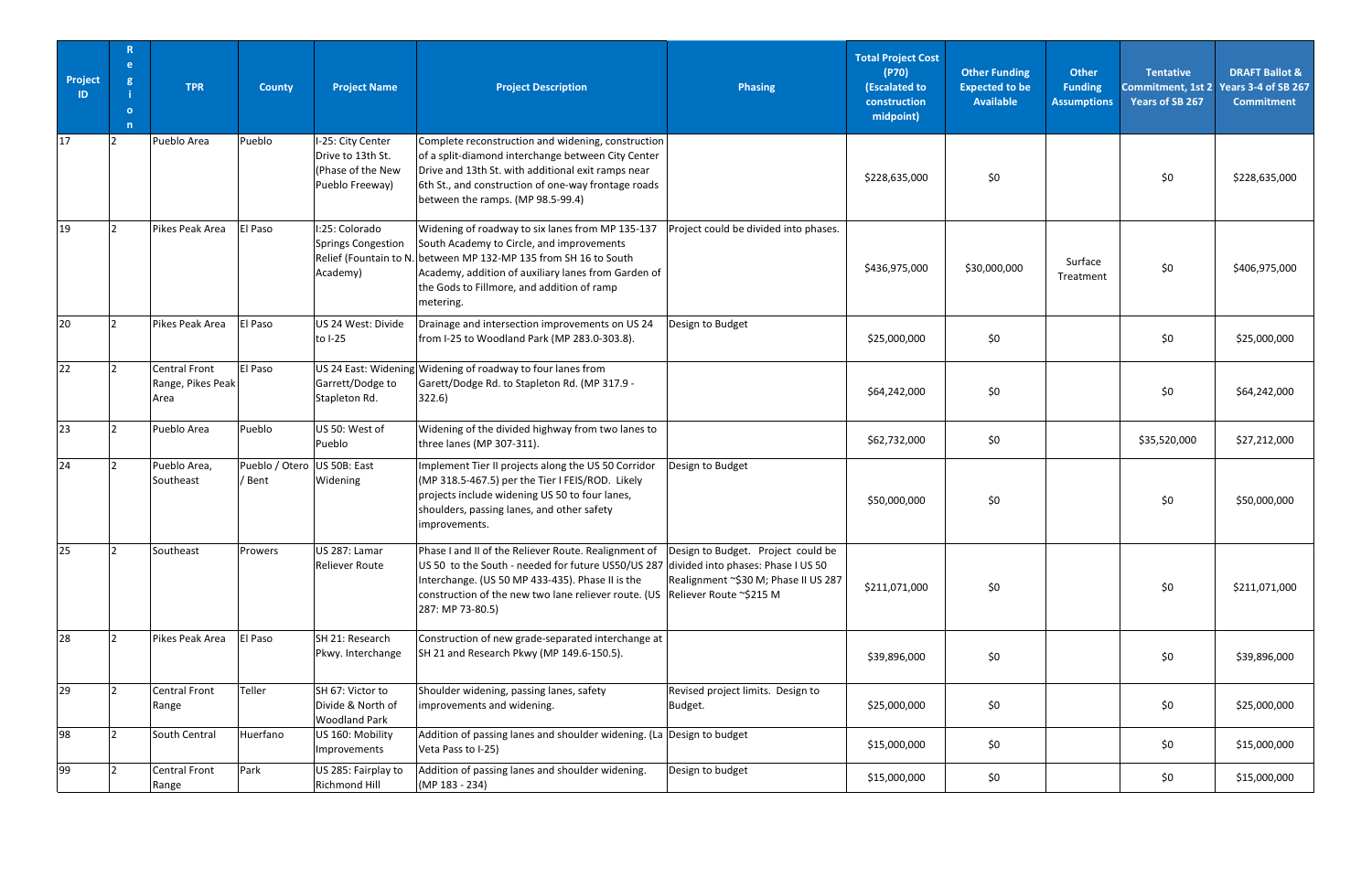| Project<br>ID   | R<br>e.<br>g<br>$\overline{\mathbf{o}}$<br>n | <b>TPR</b>             | <b>County</b>            | <b>Project Name</b>                                             | <b>Project Description</b>                                                                                                                                                                                                                   | <b>Phasing</b>                                                                                                   | <b>Total Project Cost</b><br>(P70)<br>(Escalated to<br>construction<br>midpoint) | <b>Other Funding</b><br><b>Expected to be</b><br><b>Available</b> | <b>Other</b><br><b>Funding</b><br><b>Assumptions</b> | <b>Tentative</b><br>Commitment, 1st 2<br>Years of SB 267 | <b>DRAFT Ballot &amp;</b><br><b>Years 3-4 of SB 267</b><br><b>Commitment</b> |
|-----------------|----------------------------------------------|------------------------|--------------------------|-----------------------------------------------------------------|----------------------------------------------------------------------------------------------------------------------------------------------------------------------------------------------------------------------------------------------|------------------------------------------------------------------------------------------------------------------|----------------------------------------------------------------------------------|-------------------------------------------------------------------|------------------------------------------------------|----------------------------------------------------------|------------------------------------------------------------------------------|
| <b>TBD</b>      | $\mathcal{D}$                                | Central Front<br>Range | El Paso &<br>Fremont     | SH 115: Penrose to<br>depth pavement<br>reconstruction          | Reconstruct concrete pavement with full depth<br>South Rock Creek full concrete pavement (MP 26-34)                                                                                                                                          | Design to budget                                                                                                 | \$25,000,000                                                                     | \$0                                                               |                                                      | \$0                                                      | \$25,000,000                                                                 |
| 100             | $\overline{2}$                               | Central Front<br>Range | El Paso                  | SH 115: Rock Creek<br><b>Bridge Replacement</b><br>and Widening | Bridge replacement on SH 115 over Rock Creek<br>Bridge and widening for approximately 1.5 miles<br>south. (MP 37-39)                                                                                                                         | Design to budget                                                                                                 | \$15,000,000                                                                     | \$0                                                               |                                                      | \$0                                                      | \$15,000,000                                                                 |
| 128             |                                              | South Central          | Huerfano / Las<br>Animas | SH 69 and SH 12<br>Improvements                                 | Shoulder widening, safety improvements, and<br>passing lanes on SH 69 (MP 0-59) and SH 12 (MP 0-<br>73.9)                                                                                                                                    |                                                                                                                  | \$21,000,000                                                                     | \$6,000,000                                                       | HSIP, RPP,<br><b>FASTER</b>                          | \$0                                                      | \$15,000,000                                                                 |
| 30 <sup>°</sup> | R.                                           | <b>Grand Valley</b>    | Mesa                     | I-70: Business Loop                                             | Reconstruction of First and Grand intersection to<br>improve operations and safety, meet current<br>geometric design standards, and improve pedestrian<br>safety.                                                                            |                                                                                                                  | \$32,549,000                                                                     | \$0\$                                                             |                                                      | \$0                                                      | \$32,549,000                                                                 |
| 31              |                                              | <b>Grand Valley</b>    | Mesa                     | I-70: Palisade to<br>Debeque                                    | Reconstruction with realignment of curves and other Project can be phased.<br>safety improvements.                                                                                                                                           |                                                                                                                  | \$71,014,000                                                                     | \$0\$                                                             |                                                      | \$0                                                      | \$71,014,000                                                                 |
| 34              |                                              | Intermountain          | Eagle                    | I-70 West: Dowd<br>Canyon Interchange                           | Reconstruction and upgrade of I-70 Dowd Canyon<br>Interchange for safety and operations.                                                                                                                                                     |                                                                                                                  | \$14,450,000                                                                     | \$0\$                                                             |                                                      | \$0                                                      | \$14,450,000                                                                 |
| 35              |                                              | Intermountain          |                          | Eagle / Summit   I-70 West: Vail Pass                           | Phase 1: Completion of NEPA, engineering and<br>Phase I of construction of a third lane in both<br>directions to increase safety and mobility. Includes<br>installation of permanent water quality features,<br>and relocation of bike path. | Total Escalated Project Cost fixed to<br>\$225 M will complete phase I, with a<br>total project cost of \$400 M. | \$225,000,000                                                                    | \$0                                                               |                                                      | \$0                                                      | \$225,000,000                                                                |
| 36              |                                              | Intermountain          | Summit                   | I-70 West: Exit 203<br>Interchange<br>Improvements              | Conversion of single lane roundabout at ramp<br>termini to a double lane to correct back ups on<br>westbound I-70 in peak periods and weave from an<br>auxiliary lane east of the ramp.                                                      | Project can be phased.<br>\$2 M for preconstruction.                                                             | \$30,344,000                                                                     | \$0                                                               |                                                      | \$0                                                      | \$30,344,000                                                                 |
| 37              |                                              | Intermountain          | Summit                   | I-70 West: Frisco to<br>Silverthorne<br><b>Auxiliary Lane</b>   | Construction of eastbound auxiliary lane from MP<br>203 to 205. Identified in the Silverthorne<br>Interchange PEL as a safety improvement for<br>eastbound I-70. Minimal widening required.                                                  |                                                                                                                  | \$16,924,000                                                                     | \$0                                                               |                                                      | \$0                                                      | \$16,924,000                                                                 |
| 38              | R                                            | Intermountain          | Summit                   | I-70 West:<br>Silverthorne<br>Interchange                       | Reconstruction of Exit 205 (Silverthorne)<br>interchange including construction of a Diverging<br>Diamond Interchange, extensive paving, curb,<br>drainage. All four ramps affected, including new<br>capacity on westbound on ramps.        |                                                                                                                  | \$24,701,000                                                                     | \$0                                                               |                                                      | \$0                                                      | \$24,701,000                                                                 |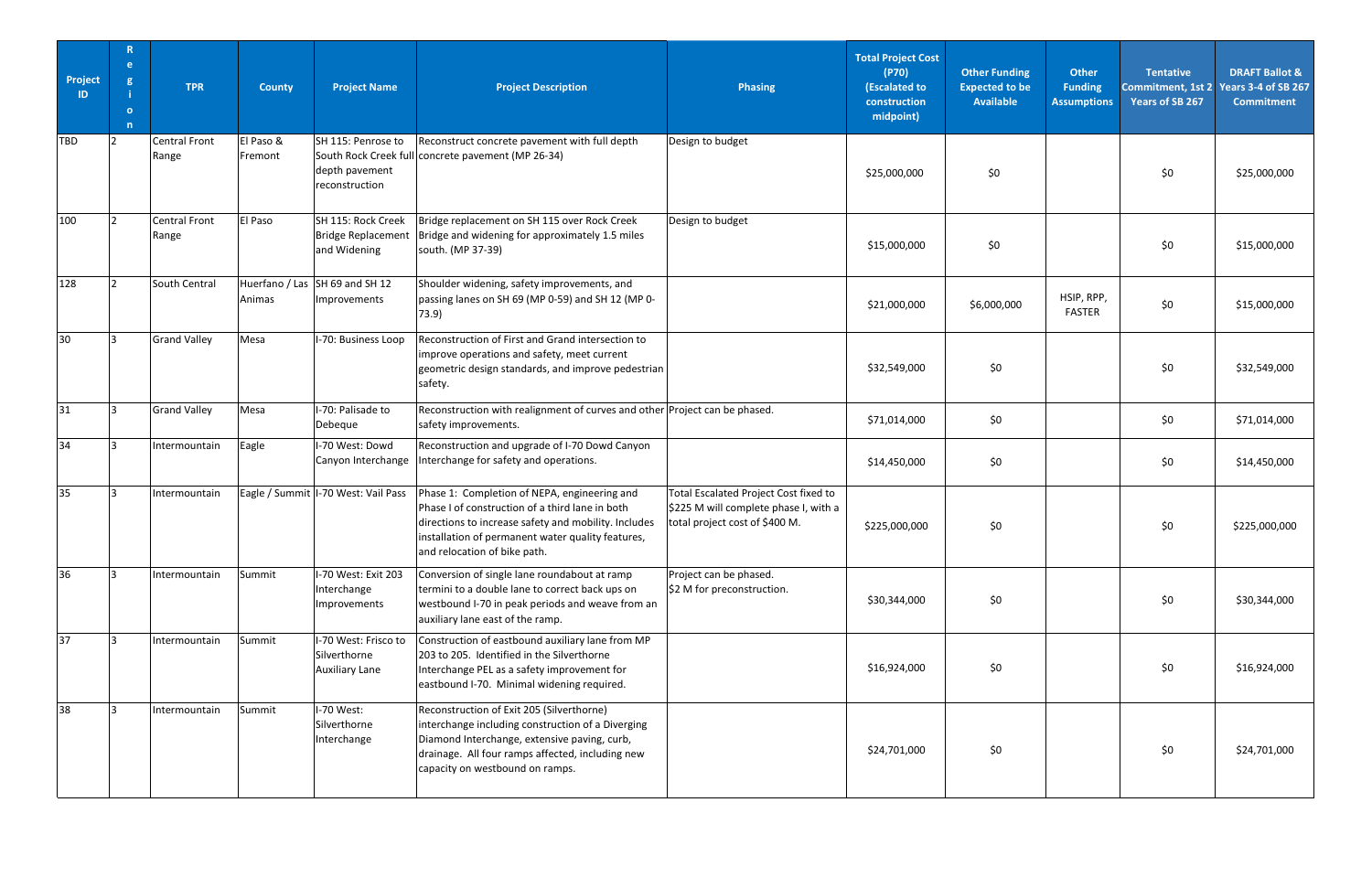| Project<br>ID | $\mathbb{R}$<br>e.<br>g<br>$\mathbf{o}$<br>n | <b>TPR</b>             | <b>County</b> | <b>Project Name</b>                                        | <b>Project Description</b>                                                                                                                                                                                                                      | <b>Phasing</b>                                                                                                                                         | <b>Total Project Cost</b><br>(P70)<br>(Escalated to<br>construction<br>midpoint) | <b>Other Funding</b><br><b>Expected to be</b><br><b>Available</b> | <b>Other</b><br><b>Funding</b><br><b>Assumptions</b>                         | <b>Tentative</b><br><b>Years of SB 267</b> | <b>DRAFT Ballot &amp;</b><br>Commitment, 1st 2 Years 3-4 of SB 267<br><b>Commitment</b> |
|---------------|----------------------------------------------|------------------------|---------------|------------------------------------------------------------|-------------------------------------------------------------------------------------------------------------------------------------------------------------------------------------------------------------------------------------------------|--------------------------------------------------------------------------------------------------------------------------------------------------------|----------------------------------------------------------------------------------|-------------------------------------------------------------------|------------------------------------------------------------------------------|--------------------------------------------|-----------------------------------------------------------------------------------------|
| 39            |                                              | <b>Grand Valley</b>    | Mesa          | <b>Mesa County</b>                                         | US 6: Improvements Safety and mobility improvements throughout the<br>corridor including intersections, shoulders, and<br>other safety and mobility improvements at problem<br>locations throughout the corridor.                               | Project can be phased.                                                                                                                                 | \$23,651,000                                                                     | \$0                                                               |                                                                              | \$0                                        | \$23,651,000                                                                            |
| 41            |                                              | Northwest              | Grand         | US 40: Fraser to<br><b>Winter Park</b>                     | Construction of capacity improvements on US 40<br>between Fraser and Winter Park, likely widening to a<br>four lane facility and adding a roundabout.                                                                                           |                                                                                                                                                        | \$13,592,000                                                                     | \$0                                                               |                                                                              | \$0                                        | \$13,592,000                                                                            |
| 43            |                                              | <b>Gunnison Valley</b> | Gunnison      | US 50: Little Blue<br>Canyon                               | Reconstruction and widening of existing roadway to<br>meet current geometric design standards and<br>improve safety, drainage and acces. Addition of<br>passing lanes and mitigation of geohazard land-slide<br>within the project limits.      | Design to Budget.                                                                                                                                      | \$29,500,000                                                                     | \$0\$                                                             | <b>Federal Lands</b><br>Access<br>Program - \$18<br>M<br><b>NHFP - \$2 M</b> | \$9,500,000                                | \$0                                                                                     |
| 44            |                                              | Intermountain          | Summit        | SH 9: Frisco North                                         | Completion of corridor including minimal widening,<br>water quality and drainage improvements, and<br>improvements to two intersections including the<br>potential for the replacement of a signal with a<br>roundabout.                        | SB 267 funds are fixed.                                                                                                                                | \$13,817,000                                                                     | \$0                                                               |                                                                              | \$10,250,000                               | \$3,567,000                                                                             |
| 45            |                                              | Intermountain          | Garfield      | SH 13: Rifle North                                         | Reconstruction of NHS and high volume truck route<br>to add shoulders, game fence and wildlife<br>underpasses.                                                                                                                                  | Project cost pending additional<br>review. Project can be phased. SB<br>267 funding is fixed at \$60m<br>maximum and remainder must be<br>from ballot. | \$87,320,000                                                                     | \$0\$                                                             |                                                                              | \$60,000,000                               | \$27,320,000                                                                            |
| 46            |                                              | Northwest              | Rio Blanco    | SH 13: Rio Blanco<br>Shoulders and<br><b>Passing Lanes</b> | Addition of shoulders and passing lanes. Can be<br>South to County Line   implemented in phases.                                                                                                                                                | Project is scalable.                                                                                                                                   | \$24,680,000                                                                     | \$0                                                               |                                                                              | \$0                                        | \$24,680,000                                                                            |
| 47            |                                              | Northwest              | Moffat        | SH 13: Wyoming<br>South                                    | Reconstruction of NHS and high volume truck route<br>to add shoulders, game fence and wildlife<br>underpasses. Can be implemented in phases.                                                                                                    | Project is scalable.                                                                                                                                   | \$48,304,000                                                                     | \$0                                                               |                                                                              | \$0                                        | \$48,304,000                                                                            |
| 49            |                                              | <b>Gunnison Valley</b> | Delta         | SH 92: Safety<br>Improvements                              | Safety improvements including reconstruction of the Project is scalable. Design to Budget.<br>surface, addition of 4-8' paved shoulders across<br>Rogers Mesa, and other safety improvements<br>including access and intersection improvements. |                                                                                                                                                        | \$32,915,000                                                                     | \$0                                                               |                                                                              | \$0                                        | \$32,915,000                                                                            |
| 50            |                                              | Northwest              | Rio Blanco    | SH 139: Little Horse<br>South                              | Safety improvements including reconstruction of the<br>surface and addition of 4-8' paved shoulders.                                                                                                                                            |                                                                                                                                                        | \$22,789,000                                                                     | \$0                                                               |                                                                              | \$0                                        | \$22,789,000                                                                            |
| 51            |                                              | <b>Grand Valley</b>    | Mesa          | SH 340: Safety and<br>Capacity<br>improvements             | Construction of safety improvements including<br>adding/widening paved shoulders and intersection<br>improvements.                                                                                                                              | Project could be divided into phases<br>of approximately \$11 M, \$4 M, and<br>\$7.5 M. The remainder of the<br>corridor is scalable.                  | \$24,492,000                                                                     | \$0                                                               |                                                                              | \$0                                        | \$24,492,000                                                                            |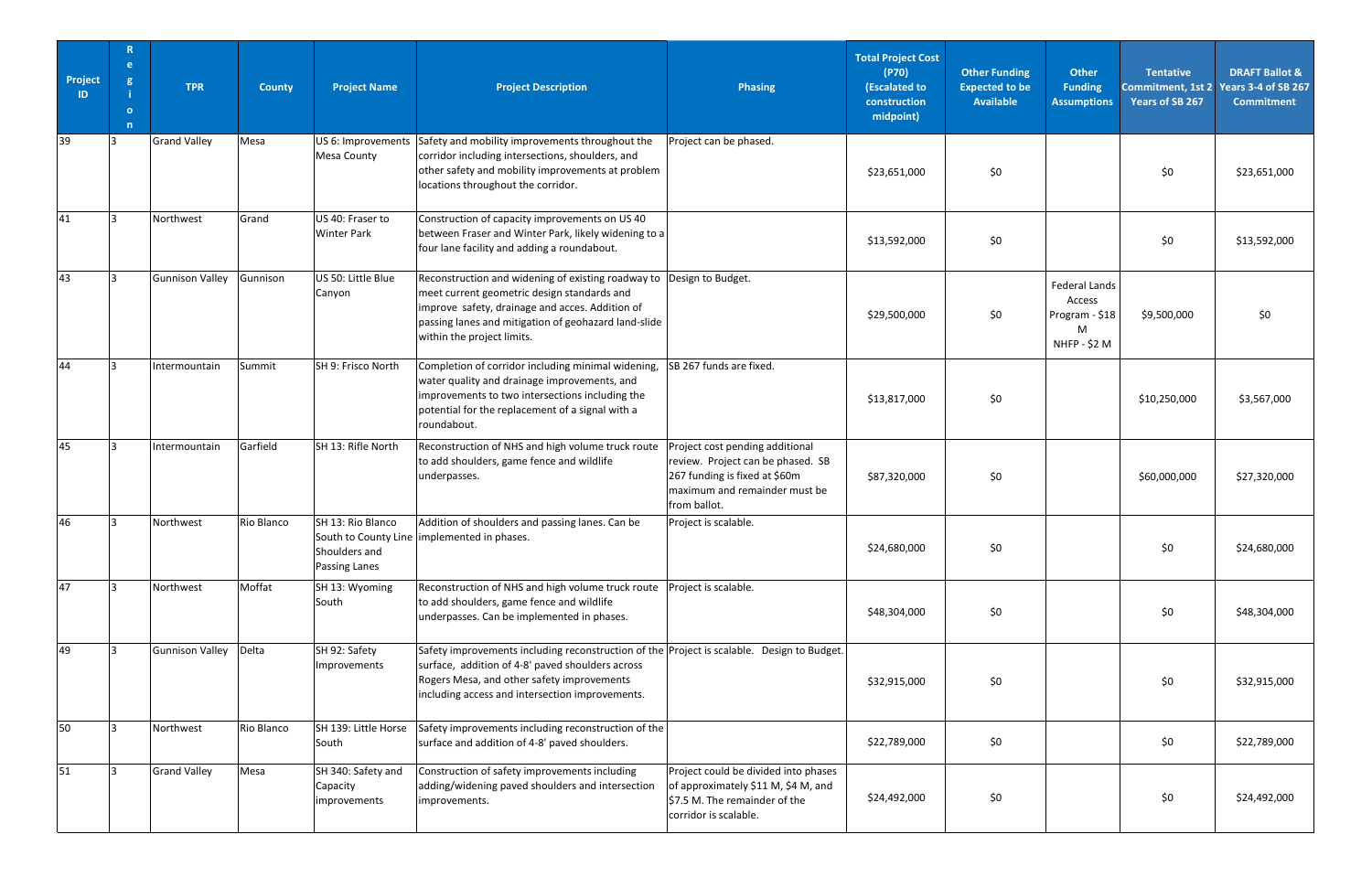| Project<br>ID | $\mathbb{R}$<br>e.<br>$\mathbf{g}$<br>$\Omega$<br>$\overline{n}$ | <b>TPR</b>                                             | <b>County</b>                             | <b>Project Name</b>                                                                 | <b>Project Description</b>                                                                                                                                                                                                                   | <b>Phasing</b>                                                                                                                                                                                                                                                                                                                                     | <b>Total Project Cost</b><br>(P70)<br>(Escalated to<br>construction<br>midpoint) | <b>Other Funding</b><br><b>Expected to be</b><br><b>Available</b> | <b>Other</b><br><b>Funding</b><br><b>Assumptions</b> | <b>Tentative</b><br>Years of SB 267 | <b>DRAFT Ballot &amp;</b><br>Commitment, 1st 2 Years 3-4 of SB 267<br><b>Commitment</b> |
|---------------|------------------------------------------------------------------|--------------------------------------------------------|-------------------------------------------|-------------------------------------------------------------------------------------|----------------------------------------------------------------------------------------------------------------------------------------------------------------------------------------------------------------------------------------------|----------------------------------------------------------------------------------------------------------------------------------------------------------------------------------------------------------------------------------------------------------------------------------------------------------------------------------------------------|----------------------------------------------------------------------------------|-------------------------------------------------------------------|------------------------------------------------------|-------------------------------------|-----------------------------------------------------------------------------------------|
| 132           | R                                                                | Intermountain                                          | Garfield                                  | Interchange<br>Improvements (New<br>Castle)                                         | I-70: Garfield County Upgrade of current 4-way stop at the intersection of<br>I-70 Spur/US6 with a roundabout concluded to be<br>necessary from a recently completed corridor study<br>for I-70.                                             |                                                                                                                                                                                                                                                                                                                                                    | \$15,072,000                                                                     | \$0                                                               |                                                      | \$0                                 | \$15,072,000                                                                            |
| 133           | R.                                                               | Intermountain                                          | Garfield                                  | I-70: Glenwood<br>Canyon Bridge Rail                                                | Address critical safety need by removing old<br>deficient rail and replacing with Type 8 Special. New<br>bridge rail will be MASH rated and will require<br>redesign.                                                                        | Design to Budget. Project can be<br>phased.                                                                                                                                                                                                                                                                                                        | \$100,000,000                                                                    | \$0                                                               |                                                      | \$0                                 | \$100,000,000                                                                           |
| 134           | R                                                                | Northwest                                              | Grand                                     | US 40: Kremmling<br><b>East and West</b>                                            | Addition of shoulders and passing lanes on 14 miles.<br>Can be implemented in phases. (MP 178-184) and<br>$(185.5 - 190.1).$                                                                                                                 | Subsequent phase (not reflected in<br>costs) includes improvement to Byers<br>Canyon estimated at roughly \$20 M.                                                                                                                                                                                                                                  | \$41,841,000                                                                     | \$0\$                                                             |                                                      | \$0                                 | \$41,841,000                                                                            |
| 135           | R                                                                | <b>Grand Valley</b>                                    | Mesa                                      | SH 141B: Mesa<br>County                                                             | Upgrade to roadway template and additional lanes<br>from D Rd. to B 1/2 RD for safety and congestion<br>reduction.                                                                                                                           |                                                                                                                                                                                                                                                                                                                                                    | \$21,378,000                                                                     | \$0                                                               |                                                      | \$0                                 | \$21,378,000                                                                            |
| 137           | ıз                                                               | <b>Gunnison Valley</b>                                 | Montrose                                  | US 550: Safety<br>Improvements                                                      | Intersection improvements, bicycle and pedestrian<br>mobility, and improved wildlife mitigation.                                                                                                                                             |                                                                                                                                                                                                                                                                                                                                                    | \$22,475,000                                                                     | \$0                                                               |                                                      | \$0                                 | \$22,475,000                                                                            |
| 52            |                                                                  | North Front<br>Range,<br><b>Greater Denver</b><br>Area | Adams /<br>Broomfield /<br>Weld / Larimer | I-25 North: SH 7 to<br><b>SH 14</b>                                                 | Addition of one Tolled Express Lane in each<br>direction, interchange reconstruction, mainline<br>reconstruction, safety, and Intelligent<br>Transportation System (ITS) improvements on<br>segment 5 (SH 66 to 56) and 6 (SH 56 to SH 402). | Design to Budget. Subsequent phase (not<br>reflected in updated costs) includes:<br>SH 7 to SH 66 (Express Lane) ~\$127 M<br>SH 402 to SH 14 (replace interchanges and<br>infrastructure) ~\$300 M<br>US 34 and Centerra Interchanges ~\$180 M<br>SH 14 Interchange ~\$55 M<br>SH 14 to Wellington ~\$238 M<br>SH66 to SH14 (GP Lanes 3+1) ~\$172M | \$653,000,000                                                                    | <b>Tolling TBD</b>                                                | Tolling                                              | \$200,000,000                       | \$453,000,000                                                                           |
| 53            |                                                                  | Eastern                                                | <b>Kit Carson</b>                         | I-70: Replace Failing<br>Pavement                                                   | Replacement of ASR and HMA pavement and<br>associated safety improvements for four segments<br>between Limon and Burlington.                                                                                                                 | Design to Budget. Project could be divided<br>into phases: MP 368-380 HMA Rutting /<br>Cracking ~\$65 M; MP 380-395.1 Failing<br>SMA ~\$85 M;<br>MP 402 - 407 Failing ASR ~\$25 M; MP 427-<br>436.3 Failing HMA ~\$50 M                                                                                                                            | \$205,000,000                                                                    | \$0                                                               |                                                      | \$55,000,000                        | \$150,000,000                                                                           |
| 54            |                                                                  | <b>Upper Front</b><br>Range                            | Morgan                                    | I-76: Fort Morgan to<br>Brush: Phase 4                                              | Reconstruction of roadway and interchanges<br>between Ft. Morgan and Brush.                                                                                                                                                                  |                                                                                                                                                                                                                                                                                                                                                    | \$41,252,000                                                                     | \$0                                                               |                                                      | \$0                                 | \$42,252,000                                                                            |
| 57            |                                                                  | North Front<br>Range                                   |                                           | Larimer / Weld US 34: Widening,<br>Interchanges, and<br>Operational<br>Improvements | Widening of roadway from four to six lanes,<br>construction of three interchanges, and operational<br>improvements.                                                                                                                          | Design to Budget. Project could be<br>divided into phases:<br>MP 93.5 - 97.8 Widening ~\$25 M<br>MP 97.8 - 113.65 Widening ~\$170 M                                                                                                                                                                                                                | \$100,000,000                                                                    | \$0                                                               |                                                      | \$0                                 | \$100,000,000                                                                           |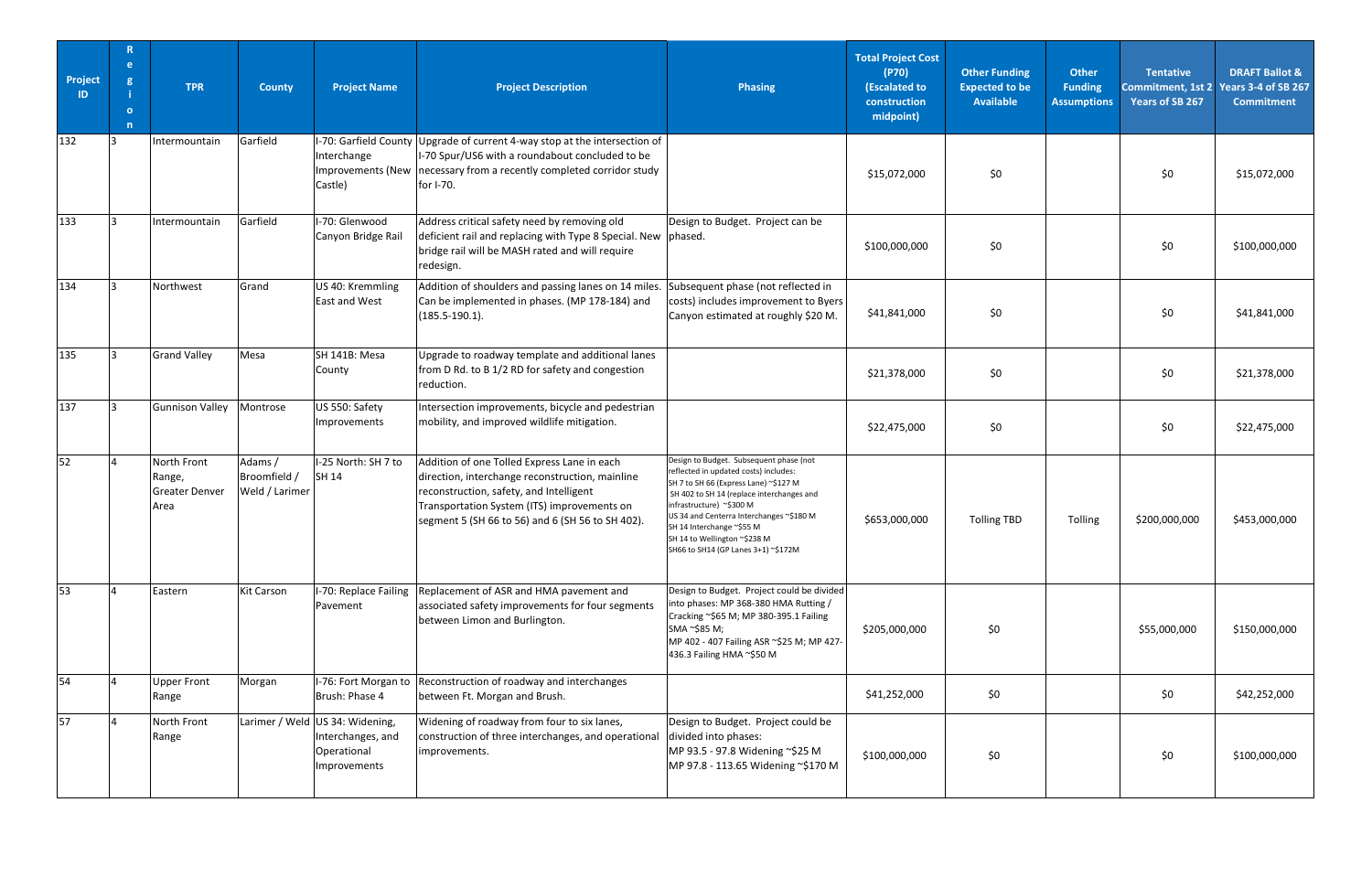| Project<br>ID | $\mathbb{R}$<br>e.<br>$\mathbf{g}$<br>$\mathbf{o}$<br>$\overline{n}$ | <b>TPR</b>                                                                             | <b>County</b>              | <b>Project Name</b>                                             | <b>Project Description</b>                                                                                                                                                                            | <b>Phasing</b>                                                                                                                                                                                                                                                                                      | <b>Total Project Cost</b><br>(P70)<br>(Escalated to<br>construction<br>midpoint) | <b>Other Funding</b><br><b>Expected to be</b><br><b>Available</b> | <b>Other</b><br><b>Funding</b><br><b>Assumptions</b> | <b>Tentative</b><br>Years of SB 267 | <b>DRAFT Ballot &amp;</b><br>Commitment, 1st 2 Years 3-4 of SB 267<br><b>Commitment</b> |
|---------------|----------------------------------------------------------------------|----------------------------------------------------------------------------------------|----------------------------|-----------------------------------------------------------------|-------------------------------------------------------------------------------------------------------------------------------------------------------------------------------------------------------|-----------------------------------------------------------------------------------------------------------------------------------------------------------------------------------------------------------------------------------------------------------------------------------------------------|----------------------------------------------------------------------------------|-------------------------------------------------------------------|------------------------------------------------------|-------------------------------------|-----------------------------------------------------------------------------------------|
| 58            |                                                                      | North Front<br>Range                                                                   | Weld                       | US 34 / US 85<br>Interchange<br>Reconfiguration                 | Improvements to the safety and capacity of<br>"Spaghetti Junction" interchange by making the<br>geometric configuration more intuitive, adding<br>grade separations, and improving access points.     | Design to Budget. Project could be divided<br>into phases- Phase 1: Replace aging<br>infrastructure ~\$133M<br>Phase 2: System to System connections<br>~\$50M                                                                                                                                      | \$133,000,000                                                                    | \$0                                                               |                                                      | \$0                                 | \$133,000,000                                                                           |
| 60            |                                                                      | <b>Upper Front</b><br>Range,<br>North Front<br>Range,<br><b>Greater Denver</b><br>Area | Adams / Weld               | US 85: Corridor<br>Improvements                                 | Construction of new Peckham interchange, railroad<br>siding extensions, and closure of county roads to<br>reduce access points and construction of alternative<br>routes as outlined in the US85 PEL  | Design to Budget. Construction of new<br>Peckham interchange, railroad siding<br>extensions, and closure of county roads<br>to reduce access points and<br>construction of alternative routes as<br>outlined in the US85 PEL                                                                        | \$101,840,000                                                                    | \$58,400,000                                                      | \$58.4m TC<br>Program<br>Reserve                     | \$0                                 | \$43,440,000                                                                            |
| 66            |                                                                      | Eastern                                                                                | Cheyenne                   | Safety<br>Improvements at<br><b>Problem Locations</b>           | US 385: Intersection, Intersection, shoulders, and other safety<br>Shoulders, and Other improvements at problem locations from Cheyenne<br>/ Kiowa County line northerly to I70 (MP 135 to MP<br>188) | Design to Budget. Subsequent phase<br>(not reflected in costs) includes<br>additional reconstruction, intersection<br>improvements, shoulders, and other<br>safety improvements: Cheyenne County<br>~\$128 M; Kit Carson ~\$195 M; Yuma<br>~\$330 M; Phillips County ~\$155 M;<br>Sedgwick ~\$135 M | \$70,000,000                                                                     | \$0                                                               |                                                      | \$0                                 | \$70,000,000                                                                            |
| 69            |                                                                      | <b>Upper Front</b><br>Range                                                            | Weld                       | Hudson                                                          | SH 52 Interchange in Reconstruction of interchange.                                                                                                                                                   | Design to Budget.                                                                                                                                                                                                                                                                                   | \$14,000,000                                                                     | \$0                                                               |                                                      | \$0                                 | \$14,000,000                                                                            |
| 72            |                                                                      | <b>Upper Front</b><br>Range,<br>Eastern                                                | Lincoln /<br>Morgan / Weld | SH 71 Super 2                                                   | Reconstruction of corridor to Super 2 configuration<br>from Limon to Nebraska state line.                                                                                                             | Design to Budget. Project could be<br>divided into two phases of roughly<br>equal value:<br>Limon to Brush<br>Brush to Nebraska                                                                                                                                                                     | \$70,000,000                                                                     | \$0                                                               |                                                      | \$0                                 | \$70,000,000                                                                            |
| 74            |                                                                      | <b>Greater Denver</b><br>Area                                                          | Boulder                    | SH 119:                                                         | Construction of Bus Rapid Transit (BRT)/ Managed<br>BRT/Managed Lanes Lane and interchange at SH 119 and SH 52.                                                                                       | Design to Budget. Project could be<br>divided into phases:<br>BRT / Managed Lane ~\$139.3 M<br>SH 119 / SH 52 Interchange ~\$38.5 M                                                                                                                                                                 | \$160,000,000                                                                    | \$100,000,000                                                     | DTR/Transit<br>portion of<br>ballot                  | \$0                                 | \$60,000,000                                                                            |
| 77            |                                                                      | North Front<br>Range                                                                   | Larimer                    | SH 402: Widening,<br>Intersection and<br>Safety<br>Improvements | Widening, safety, and intersection improvements for Design to Budget<br>Devolution                                                                                                                    |                                                                                                                                                                                                                                                                                                     | \$22,000,000                                                                     | \$0                                                               |                                                      | \$0                                 | \$22,000,000                                                                            |
| 114           |                                                                      | <b>Upper Front</b><br>Range                                                            | Morgan                     | I-76: Fort Morgan to<br>Brush Phase 5                           | Reconstruction of roadway and interchanges<br>between Ft. Morgan and Brush.                                                                                                                           | Design to Budget                                                                                                                                                                                                                                                                                    | \$65,000,000                                                                     | \$0                                                               |                                                      | \$0                                 | \$65,000,000                                                                            |
| 141           |                                                                      | <b>Greater Denver</b><br>Area                                                          | Boulder                    | SH 42: Safety and<br>Intersection<br>improvements               | Devolution, safety and intersection improvements in Design to Budget<br>Louisville and Lafayette.                                                                                                     |                                                                                                                                                                                                                                                                                                     | \$10,000,000                                                                     | \$0                                                               |                                                      | \$0                                 | \$10,000,000                                                                            |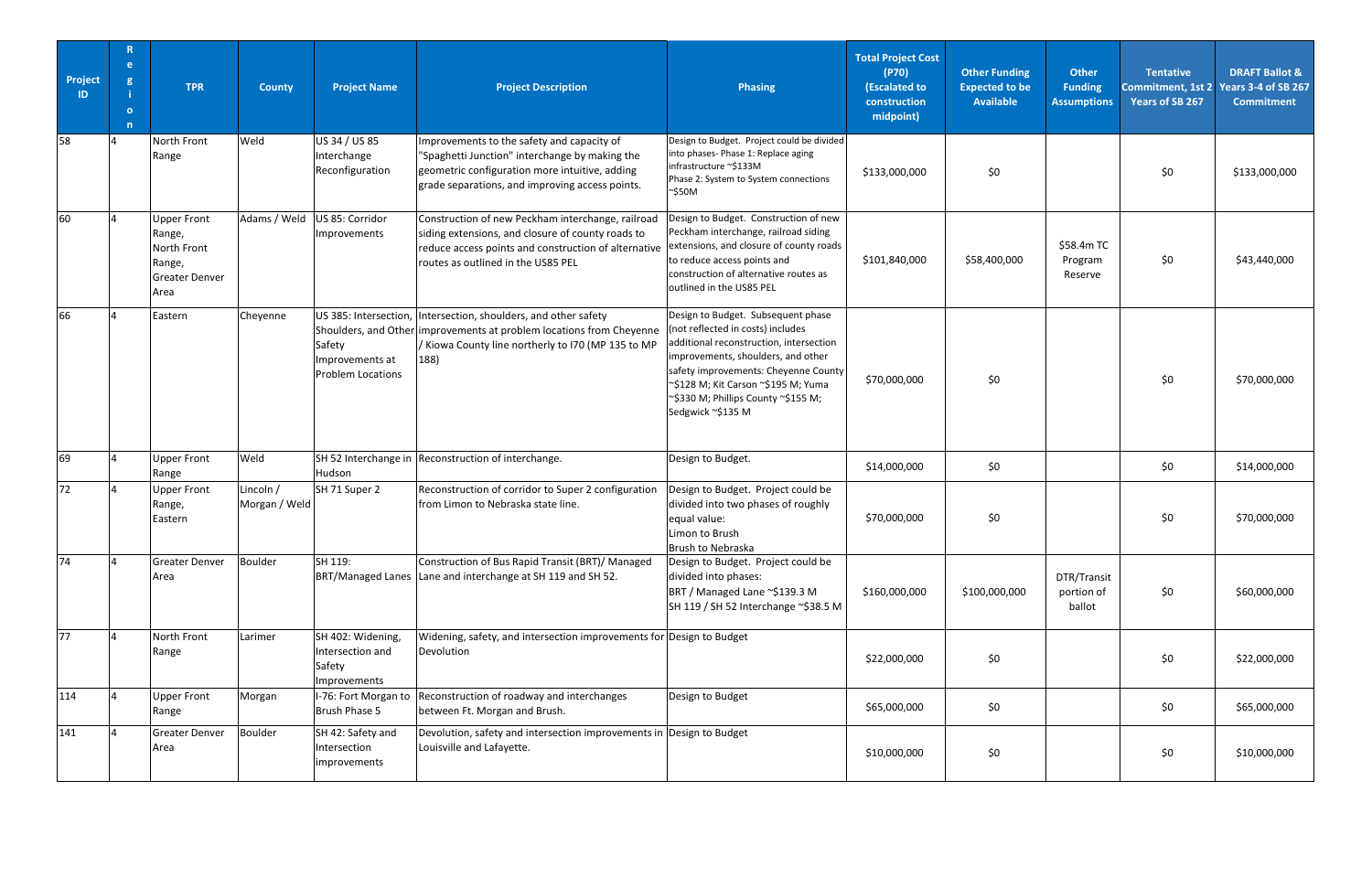| Project<br>ID | $\mathbb{R}$<br>e.<br>g<br>$\overline{O}$<br>n | <b>TPR</b>      | <b>County</b> | <b>Project Name</b>                                                                                  | <b>Project Description</b>                                                                                                                                                                                                             | <b>Phasing</b>                                              | <b>Total Project Cost</b><br>(P70)<br>(Escalated to<br>construction<br>midpoint) | <b>Other Funding</b><br><b>Expected to be</b><br><b>Available</b> | <b>Other</b><br><b>Funding</b><br><b>Assumptions</b>                          | <b>Tentative</b><br><b>Years of SB 267</b> | <b>DRAFT Ballot &amp;</b><br>Commitment, 1st 2 Years 3-4 of SB 267<br><b>Commitment</b> |
|---------------|------------------------------------------------|-----------------|---------------|------------------------------------------------------------------------------------------------------|----------------------------------------------------------------------------------------------------------------------------------------------------------------------------------------------------------------------------------------|-------------------------------------------------------------|----------------------------------------------------------------------------------|-------------------------------------------------------------------|-------------------------------------------------------------------------------|--------------------------------------------|-----------------------------------------------------------------------------------------|
| 78            |                                                | San Luis Valley |               | Chaffee / Park US 24: Safety and<br>Mobility<br>Improvements on<br>Trout Creek Pass-<br>Phase II     | Shoulder widening/bike facilities and addition of<br>passing lanes and bike facilities on Trout Creek Pass.                                                                                                                            | Not scalable.                                               | \$7,742,000                                                                      | \$0                                                               |                                                                               | \$0                                        | \$7,742,000                                                                             |
| 80            |                                                | Southwest       | Montezuma     | US 160:<br>Reconstruction and<br>Shoulder Widening<br>MP 0 to MP 8                                   | Full depth reconstruction of the existing paved<br>surface and shoulder widening.                                                                                                                                                      |                                                             | \$26,646,000                                                                     | \$6,000,000                                                       | Surface<br>Treatment                                                          | \$0                                        | \$20,646,000                                                                            |
| 81            |                                                | Southwest       | Montezuma     | US 160: Towaoc<br>Passing Lanes                                                                      | Addition of passing lanes and vehicle turnouts.                                                                                                                                                                                        | Design to Budget.                                           | \$11,220,000                                                                     | \$0                                                               |                                                                               | \$11,220,000                               | \$0\$                                                                                   |
| 83            | I5                                             | Southwest       | La Plata      | US 160: Dry Creek<br>Passing and Mobility<br>Improvements                                            | Addition of two eastbound lanes making it a divided<br>4-lane highway, with two new structures on<br>mainline in each direction and realingment of CR<br>223. The project also includes shoulder widening<br>and access consolidation. | Scalable, smaller projects could be<br>completed over time. | \$45,262,000                                                                     | \$0                                                               |                                                                               | \$0                                        | \$45,262,000                                                                            |
| 84            | $\overline{5}$                                 | Southwest       | Archuleta     | US 160: Pagosa<br>Reconstruction and<br>Multi-Modal<br>Improvements                                  | Reconstruction to correct wheel rutting and addition Scalable with 2 distinct projects;<br>of pedestrian facilities for safety.                                                                                                        | bridge and roadway.                                         | \$23,670,000                                                                     | \$3,000,000                                                       | Surface<br>Treatment                                                          | \$0                                        | \$20,670,000                                                                            |
| 86            | I5                                             | San Luis Valley | Alamosa       | US 160: Rio Grande                                                                                   | Improvements to Rio Grande bridge, realignment of Scalable.<br>River Bridge to SH 17 roadway, and addition of bike and pedestrian<br>facilities in Alamosa (4th Street to SH 17).                                                      |                                                             | \$8,735,000                                                                      | \$0                                                               |                                                                               | \$0\$                                      | \$8,735,000                                                                             |
| 88            | 5                                              | San Luis Valley | Saguache      | US 285: Safety and<br>Mobility<br>Improvements<br>between Center to<br>Saguache (Widen<br>Shoulders) | Shoulder widening from Center to Saguache.                                                                                                                                                                                             | This project is highly scalable.                            | \$40,680,000                                                                     | \$2,800,000                                                       | Surface<br>Treatment                                                          | \$0\$                                      | \$37,880,000                                                                            |
| 91            | $\overline{\phantom{a}}$                       | Southwest       | La Plata      | US 550 South: Gap                                                                                    | Reconstruction to four lanes, including drainage,<br>utilities, large and small mammal crossings, and<br>intersection improvements.                                                                                                    | Project is scalable to a two lane<br>roadway.               | \$34,992,000                                                                     | \$0                                                               |                                                                               | \$0\$                                      | \$34,992,000                                                                            |
| 92            | I.S.                                           | Southwest       | La Plata      | US 550/US 160<br>Connection                                                                          | Completion of the connection of US 550 to US 160 at Design to Budget<br>the Grandview Interchange. Phase 1 provides 2 lane<br>configuration. Phase 2 provides for additional 2<br>lanes.                                               |                                                             | \$99,600,000                                                                     | \$45,200,000                                                      | <b>FASTLANE -</b><br>\$12.3 M; RPP;<br>FASTER Safety;<br>Surface<br>Treatment | \$54,400,000                               | \$0                                                                                     |
| 93            | lг.                                            | Gunnison Valley | Ouray         | US 550: Ridgway to<br>Ouray Shoulder<br>Widening                                                     | Shoulder widening between Ridgway and Ouray.                                                                                                                                                                                           | The project is highly scalable.                             | \$18,597,000                                                                     | \$7,050,000                                                       | Surface<br>Treatment-<br>\$5.9M; FASTER<br>Safety-\$1.15M                     | \$0\$                                      | \$11,547,000                                                                            |